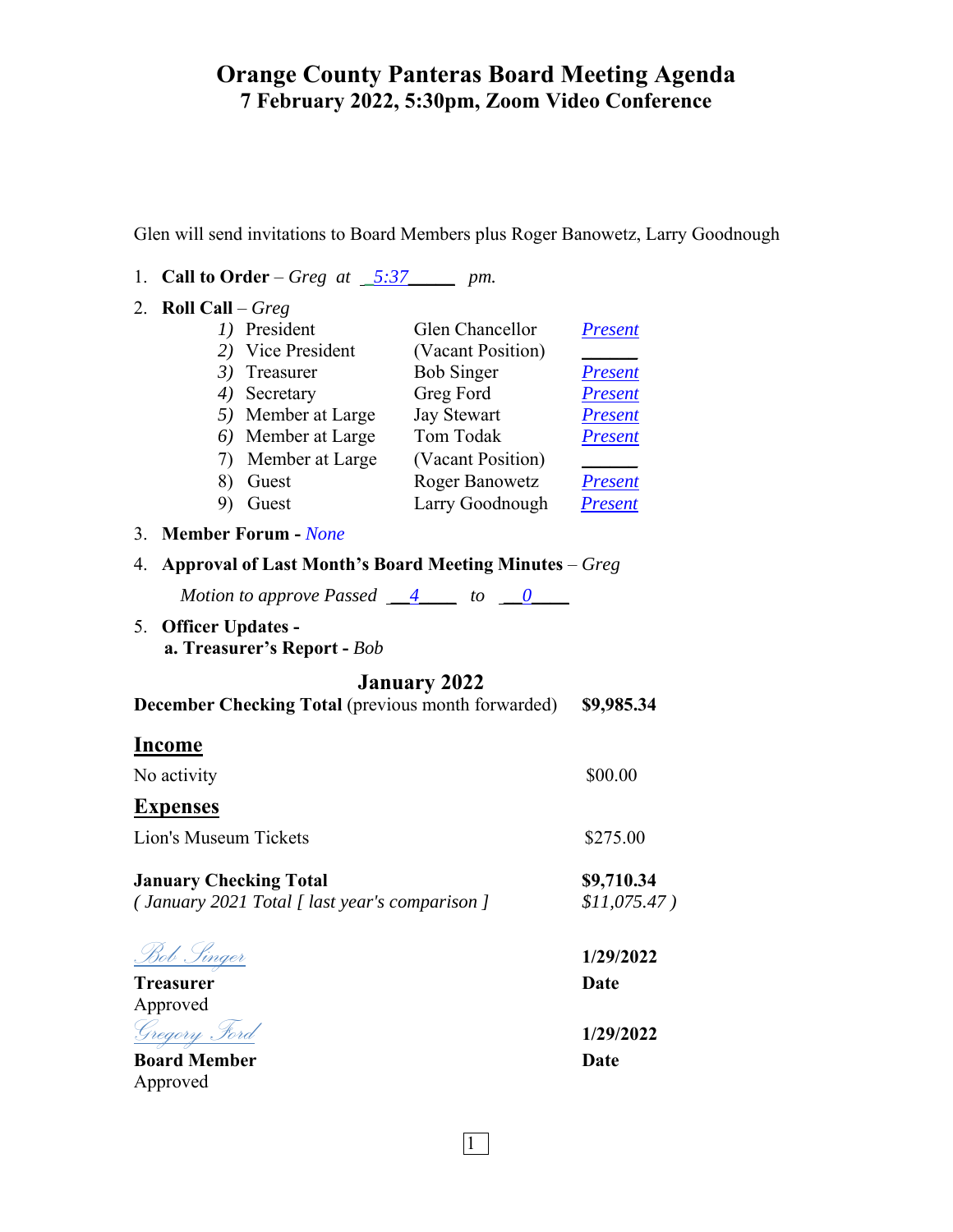**b. President's Report -** *Glen - Should we try 3/16 meeting at Mr. D's? Yes POCA is looking for original members still active. Re-schedule tech session in the fall* 

**c. Membership Report** – *Greg* – current OCP membership is 70 active members. *Did contact Debi to switch email delivery. No expirations and no new members this month. Larry will check on Tara Hall again.*

**d. Email List Updates**–Roger, *Greg*–*gmail contact list Glen- mail chimp contact list.* 

**e. Webmaster Report** / **OCPanteras.com website** – *Greg* **-** *Jay head shot?* 

**f. Newsletter Updates** – *Glen* – February Newsletter to be published*2/11/22* 

## **g. POCA Updates –**

*Glen* -- Chapter President's Conference Call (first Thursday) – See Appendix 1

*Greg* – POCA Board Conference Call (second Thursday) – See Appendix 2

## **5. OCP** *OLD* **Business** (on-going business)

### **a. Upcoming Events**

- i. **Valentine's Day Brunch 5? February Saturday**  *Cancel because of COVID*
- ii. **PI Motorsports Open House 19 or 26? February Saturday** *Glen called Jerry. Open House is put on Hold.*
- iii. Glen is working with Lions Automobilia (Lions Drag Strip History) for event. They have a "Car Club Package". We visited here when it was "Price collection". *Set for February 26. Free to OCP members We have 25 signed up for Lions and 6 Panteras, so far. 11 non-members. 2 for me and 9 for Jay. Be there at 9:30 flyer change.*
- iv. **Bob Funari Garage Collection 19 March Saturday.** *Glen-Confirmed*
- v. **POCA Fun Rally Arizona 20-24 April**
- vi. **Fabulous Fords Forever Irwindale 24 April Sunday**
- vii. **Pantera Palooza 21 May Sunday** *Greg suggest 14 May Saturday Glen will call Larry to ask if he will take charge.*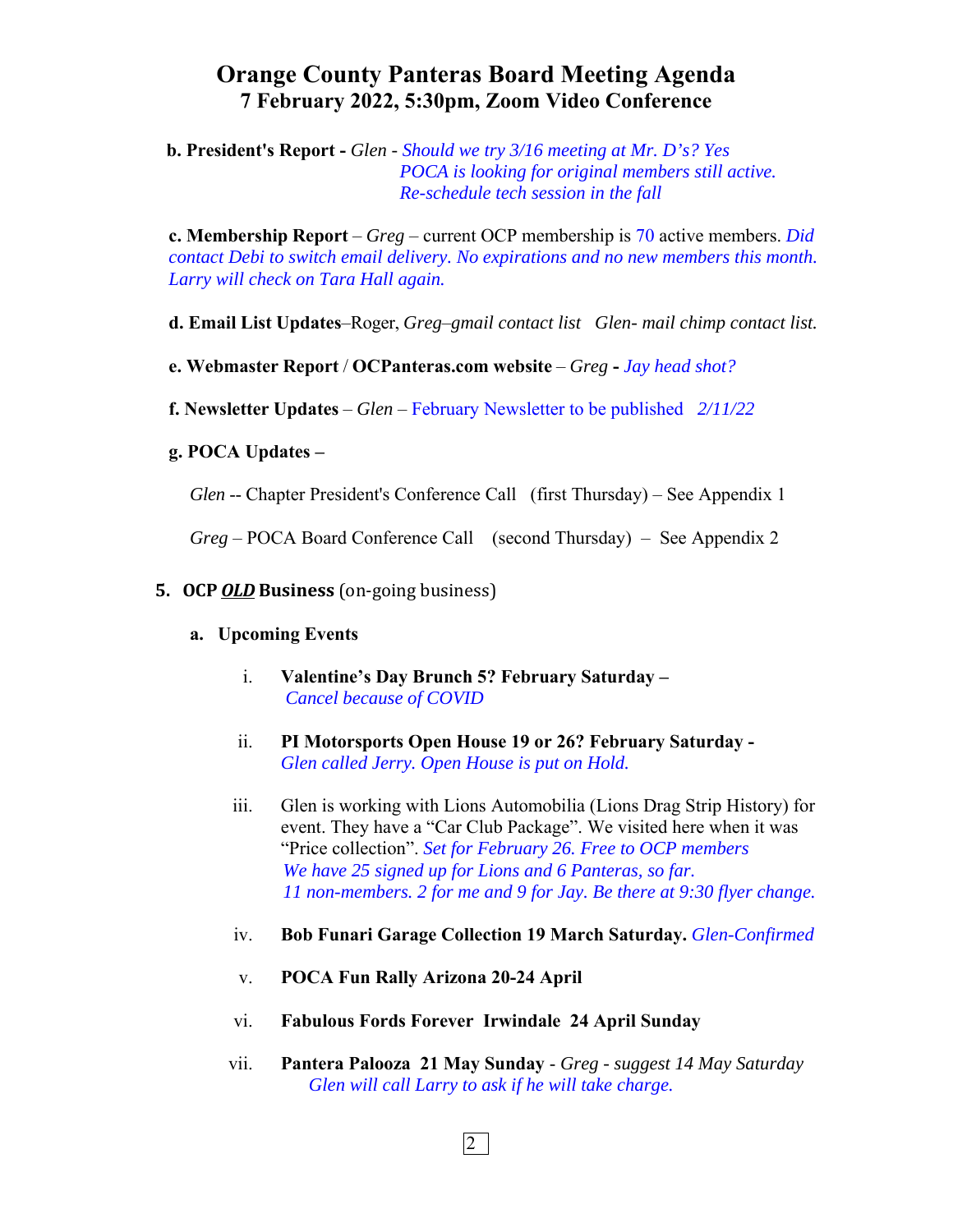- viii. **Slot Car racing 16 June Thursday** *Not confirmed yet*
- ix. **Panteras at Marconi Museum 16 July Saturday** *Glen confirmed*
- x. Glen is in negotiation with Segerstrom Shelby Event Center for event and/or meeting.
- xi. Day museum *Jay will investigate.*
- **b**. **Glen** *Propose we get gifts for Gayle and John. Come up with ideas. Bob - will get gift cards. Glen - will get signed thank you cards*
- **c***.* **Meeting places reference:** 
	- **o** *Mr D's in Placentia. 126 Yorba Linda Blvd. Placentia Town Center. Meeting room available. 7am-10pm every day. Senior menu.*
	- **o** Black Angus in Tustin opens at noon on Saturdays and is being considered for Saturday morning meetings'
	- **o** Denny's on 17<sup>th</sup> Street in Tustin is being considered for our regular monthly meeting, 3<sup>rd</sup> Wednesday evening of the month.

# **6. OCP NEW Business**

- a. Glen –
- *b.* Bob *next xmas party update. \$2000 minimum for room to the left. Entertainer. \$2500 minimum for last years large room. No entertainer.*

 $\mathcal{L}_\mathcal{L} = \mathcal{L}_\mathcal{L} = \mathcal{L}_\mathcal{L} = \mathcal{L}_\mathcal{L} = \mathcal{L}_\mathcal{L} = \mathcal{L}_\mathcal{L} = \mathcal{L}_\mathcal{L} = \mathcal{L}_\mathcal{L} = \mathcal{L}_\mathcal{L} = \mathcal{L}_\mathcal{L} = \mathcal{L}_\mathcal{L} = \mathcal{L}_\mathcal{L} = \mathcal{L}_\mathcal{L} = \mathcal{L}_\mathcal{L} = \mathcal{L}_\mathcal{L} = \mathcal{L}_\mathcal{L} = \mathcal{L}_\mathcal{L}$ 

- c.  $Greg -$
- d.  $Jay -$
- e. Tom –
- f. Guest/s - *Roger Larry -*
- **8. Adjourn at** *\_6:38\_\_* **pm.**

## **Appendix 1 - Monthly POCA President's Conference Call Notes**

2/3/22 President's meeting:

Fun Rally has 103 registered with expectation for 150. Masks will be required indoors.

They are working on club store on the web, and still looking for store manager. Putting data online to tell differences in Pantera details between cars. Different bumpers, lights, etc.

 $|3|$